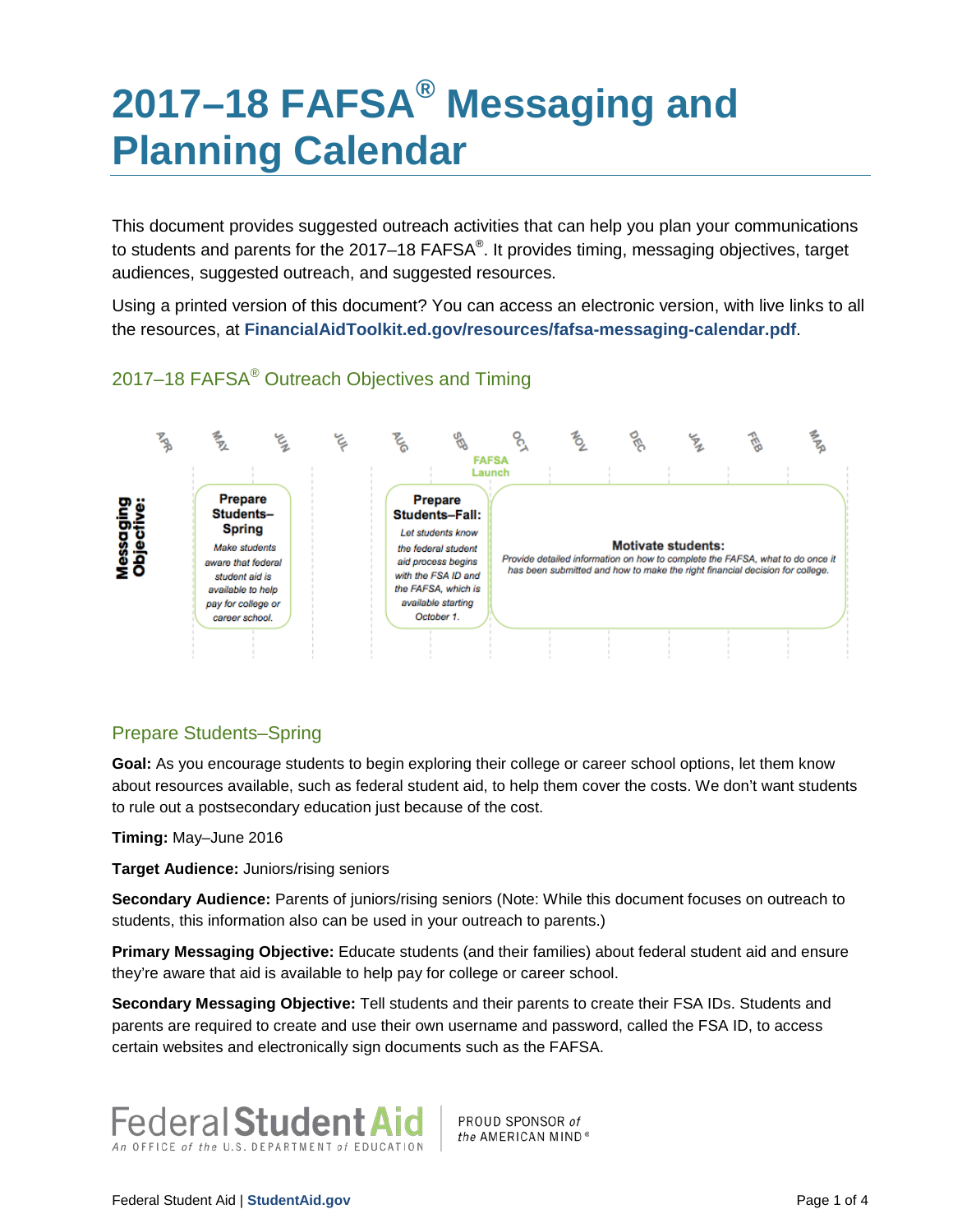#### **Thought/Conversation Starters:**

- Get students thinking about their future.
	- o Have you thought about what you want to do after high school?
	- o The great majority of jobs require more than a high school education.
	- o It's time to start planning for college or career school.
	- Introduce the financial aspect of college or career school into their planning.
		- o How you will pay for college?
		- $\circ$  There are programs, such as federal student aid, that can help pay for college.
		- o Applying for federal student aid is completely free using the *Free Application for Federal Student Aid* (FAFSA® ).
- Get them comfortable with the aid process.
	- $\circ$  Completing the FAFSA is the first step in the federal student aid process. By completing the FAFSA, you can see if you are eligible for federal grants you don't have to pay back, lowinterest loans, and work-study funds. Plus, many states and colleges use your FAFSA data to determine your eligibility for state and school aid.
	- o You can start filling out the FAFSA on Oct. 1, 2016.<br>o You'll need a username and password. called an FS
	- You'll need a username and password, called an FSA ID, to sign the FAFSA electronically. You should get it now, before you start the FAFSA. Your parent will need to create an FSA ID too if he or she plans to sign the FAFSA electronically.

**Suggested Outreach and Resources:** The following outreach activities and resources are for your

consideration as you work with students and parents. These are intended to serve as a menu of options from which you can pick and choose based on your audience's needs.

## **Find the resources below—and many others—at [FinancialAidToolkit.ed.gov/resources.](https://financialaidtoolkit.ed.gov/tk/resources.jsp) Many of these resources are also available in Spanish.**

- Share information on federal student aid and the aid application process.
	- o We have **[basic introductory presentation slides](http://www.financialaidtoolkit.ed.gov/resources/finding-money-for-college.ppt)**—"Finding Money for College"—that you can include in a presentation.
	- o We have a **[graphic](https://studentaid.ed.gov/sa/sites/default/files/financial-aid-process.png)** that explains the financial aid process that you can share.
	- o We have information on planning and paying for college or career school at **[StudentAid.gov](https://studentaid.ed.gov/)**. Consider recommending the following pages:
		- **[StudentAid.gov/prepare](https://studentaid.ed.gov/sa/prepare-for-college)**: Provides information on exploring careers, choosing a school, applying to schools, and budgeting. Students (and parents) also can see checklists on getting ready for college.
		- **[StudentAid.gov/types](https://studentaid.ed.gov/sa/types)**: Provides information on financial aid to help pay for college or career school, including federal student aid, state aid, college/institutional aid, and scholarships.
- Are you working with parents who've been through the financial aid process previously and who might want to know what's changing? We have a fact sheet, infographic, and presentation you can share:
	- o *[College Students and Parents: What You Need to Know About the 2017–18 FAFSA](https://studentaid.ed.gov/sa/sites/default/files/2017-18-fafsa-updates-students-parents.pdf)®* (fact sheet)
	- o *[Changes to the FAFSA Process for 2017–18](https://studentaid.ed.gov/sa/sites/default/files/2017-18-fafsa-process-changes.png)* (graphic)
	- o *[What's New for the 2017–18 FAFSA? Basics for Parents and College Students](https://financialaidtoolkit.ed.gov/resources/2017-18-fafsa-students-parents.ppt)* (presentation)
- Encourage students (and their parents) to get FSA IDs. The student must create his or her own personal FSA ID, and the parent must create his or her own unique FSA ID. We have a fact sheet, presentation, video, and blog post that you can use.
	- o *[What's an FSA ID and Why Do I Need One?](https://studentaid.ed.gov/sa/sites/default/files/whats-fsaid.pdf)* (fact sheet)
	- o *[Creating and Using your FSA ID](https://www.financialaidtoolkit.ed.gov/resources/creating-using-fsa-id.ppt)* (presentation)
	- o *[How to Create an FSA ID](https://studentaid.ed.gov/sa/sites/default/files/how-to-create-fsa-id.wmv)* (video)
	- o *[Why Students and Parents Need to Create Their Own FSA IDs](http://blog.ed.gov/2016/01/why-students-and-parents-need-to-create-their-own-fsa-ids/)* (blog post)
- Send an email or text to students and parents. We have **[2017–18 FAFSA® Talking Points](http://www.financialaidtoolkit.ed.gov/resources/2017-18-fafsa-talking-points.doc)** that can help you get started.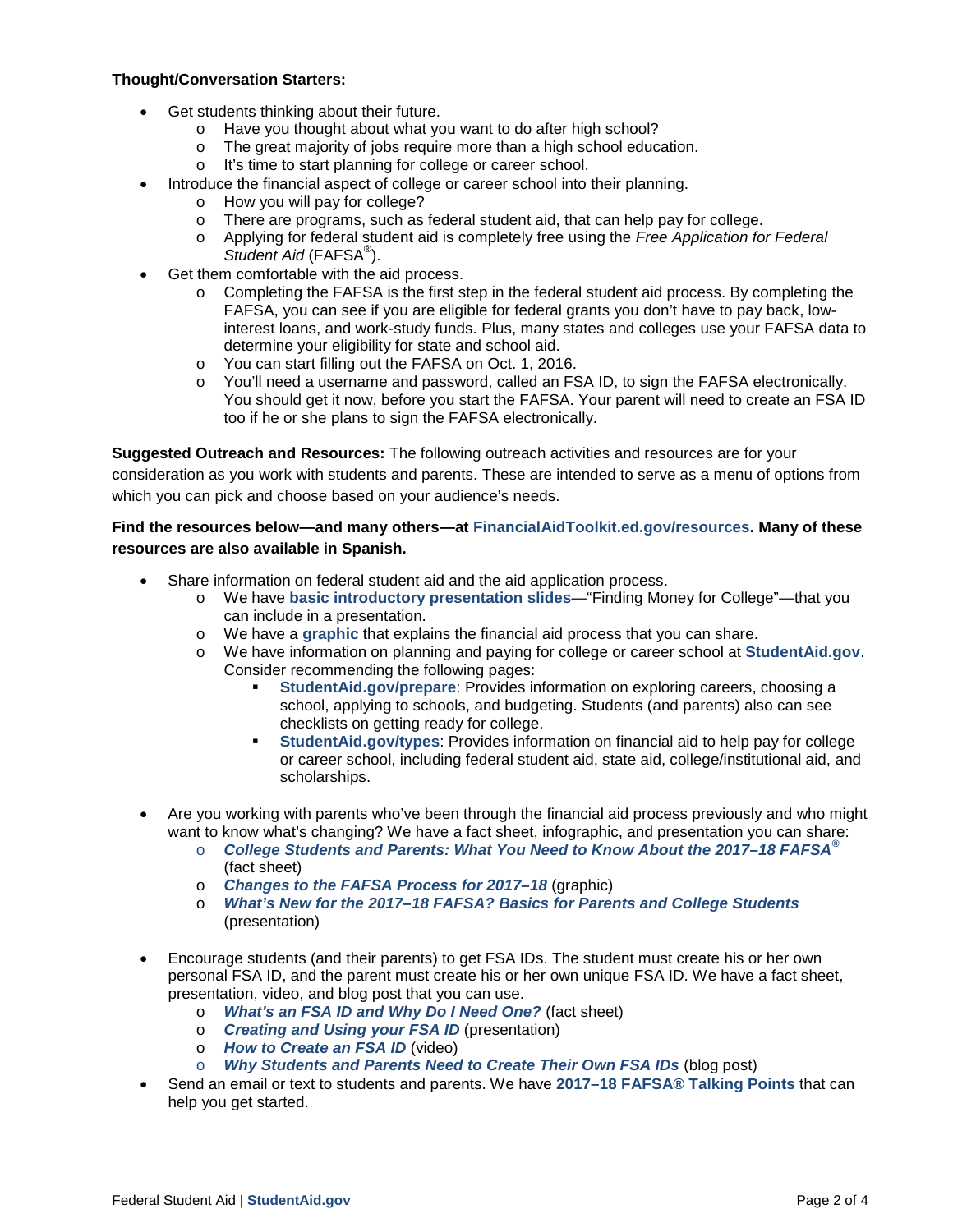• Hang posters around your school. FSA has a **[Federal Student Aid Poster](https://financialaidtoolkit.ed.gov/resources/federal-student-aid-poster.pdf)** that encourages students to think about their future and that makes them aware that financial aid is available. Get information on how to order Federal Student Aid materials at **[FinancialAidToolkit.ed.gov/order](https://financialaidtoolkit.ed.gov/resources/order-federal-student-aid-publications.pdf)**.

# Prepare Students–Fall

**Goal:** Encourage students to think about how they will pay for college or career school. Teach them how federal student aid can directly help them cover the costs, and how it indirectly allows them to qualify for state, institutional, and/or organizational aid.

\_\_\_\_\_\_\_\_\_\_\_\_\_\_\_\_\_\_\_\_\_\_\_\_\_\_\_\_\_\_\_\_\_\_\_\_\_\_\_\_\_\_\_\_\_\_\_\_\_\_\_\_\_\_\_\_\_\_\_\_\_\_\_\_\_\_\_\_\_\_\_\_

**Timing:** August–September 2016

**Target Audience:** Seniors

**Secondary Audience:** Parents of seniors (Note: While this document focuses on outreach to students, this information also can be used in your outreach to parents.)

**Primary Messaging Objective:** Educate students (and their families) about the student aid process: First each student should create an FSA ID, then he or she will fill out the FAFSA, which is available starting Oct. 1.

**Secondary Messaging Objective:** Tell students (and their parents) to create their FSA IDs, which are username and password combinations that provide access to certain websites and allow individuals to sign electronic documents such as the FAFSA. Remind students and parents (1) to keep the FSA ID secret and (2) never to create an FSA ID for anyone else, because that can cause problems or delays with the student aid process.

### **Thought/Conversation Starters:**

Get students and parents comfortable with the aid process—preparing for the FAFSA, filling out the FAFSA, and following through after submitting the application.

- Help them understand what the FAFSA is and how to get ready to fill it out.
	- o By completing the FAFSA, you can see if you are eligible for federal grants you don't have to pay back, low-interest loans, and work-study funds. Plus, many states and colleges use your FAFSA data to determine your eligibility for state and school aid.
	- o We recommend getting an FSA ID before filling out the FAFSA.
	- o You'll find a short list of what info to gather for the FAFSA at **[fafsa.gov](https://fafsa.gov/index.htm)** (click on "Help," and then "Before you begin").
- Get them comfortable with the FAFSA.
	- o You can start filling out the FAFSA on Oct. 1, 2016.
	- o You'll need a username and password, called the FSA ID, if you want to sign the FAFSA online. You should get it now, before you start the FAFSA. Your parent will need to create an FSA ID too if he or she plans to sign the FAFSA electronically.
	- o The FAFSA will ask for your 2015 tax information and your parents' 2015 tax information. You can retrieve tax information directly from the IRS as you complete the FAFSA online.
- Introduce them to what happens once they fill out the FAFSA.
	- o After you fill out the FAFSA, you will receive a *Student Aid Report* that contains your Expected Family Contribution. This is what schools use to determine your financial aid award.
	- o After a college or career school has decided to offer you admission, you will receive an aid offer from the school that will tell you how much and what types of financial aid you may receive at that school.

**Suggested Outreach and Resources:** The following outreach activities and resources are for your consideration as you work with students and parents. These are intended to serve as a menu of options from which you can pick and choose based on your needs. Remember, you can download the resources below at